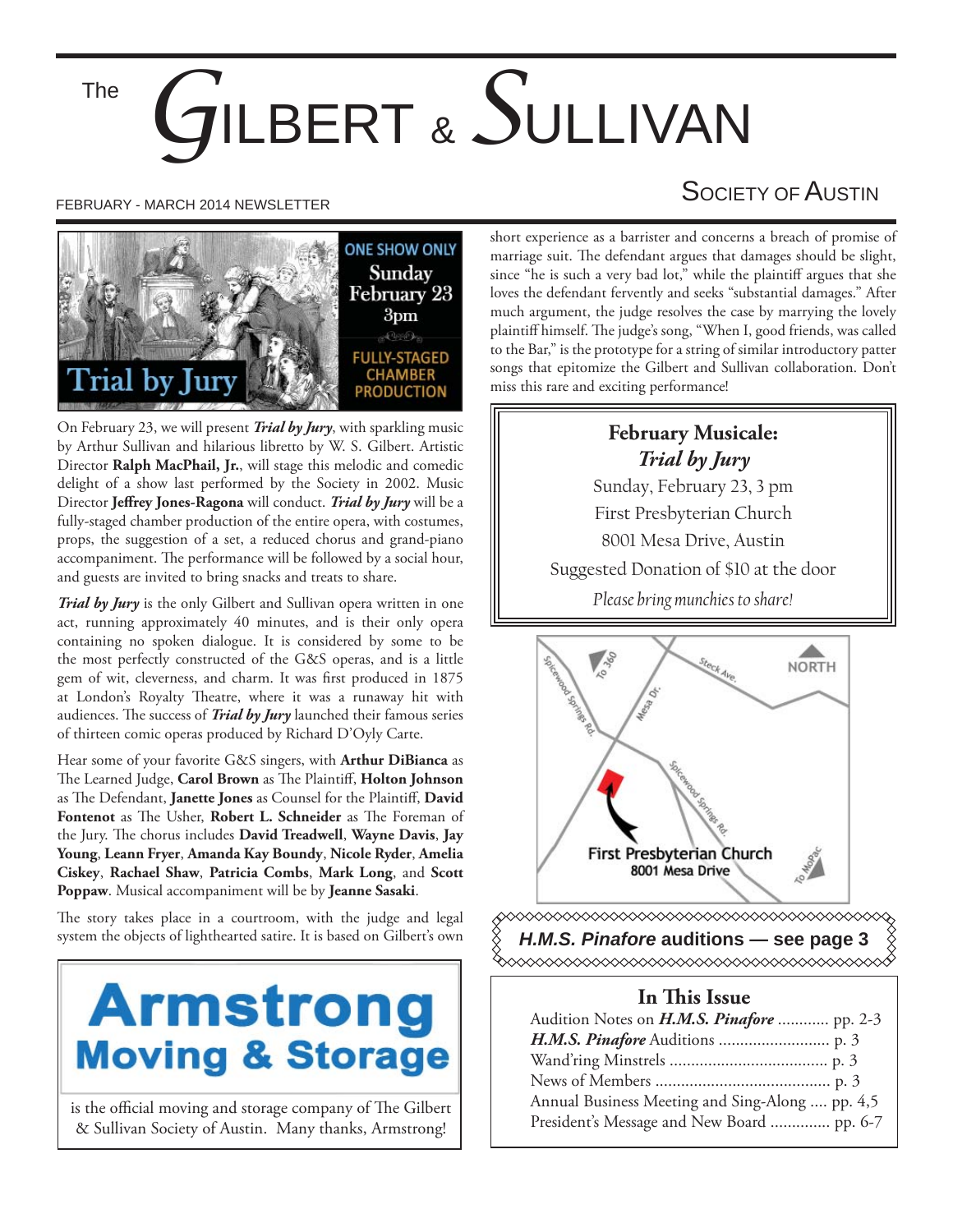### **Audition Notes on** *H.M.S. Pinafore* **by Ralph MacPhail, Jr.**



*H.M.S. Pinafore* is one of the three most popular of the Gilbert & Sullivan operas, and its initial success on both sides of the Atlantic in the late 1870s put the musical partnership firmly in the consciousness of the English speaking world. It is a shortish opera by later standards, but its unflagging tunefulness, its delightful humor, its characters and their stories, and its Buttercup's-basketful of now

familiar expressions that have entered the English language have all ensured its being kept alive by performing groups: it never fails to delight.

My purpose here is to provide information for auditionees concerning the auditions and also concerning the characters in the show we will present this summer. If you're planning to audition, please read this in its entirety. And even if you're *not*, please read it anyway: I hope you will find it interesting—and that it will give you a foretaste of the delights coming in June!

#### **Auditions will be held on Saturday and Sunday, March 1 and**

2. Music Director and Conductor Jeffrey **Jones-Ragona** and I request that auditionees memorize a song from Gilbert & Sullivan or something similar that will show their voice and range to best advantage. *It is also mandatory to provide a copy of the music for the auditions accompanist. No* a cappella *auditions will be heard. An accompanist will be provided, but singers will be welcome to bring their own accompanist if they wish.*



If *H.M.S. Pinafore* is not in your library, you can download the libretto from The Gilbert & Sullivan Society of Austin's website (www.gilbertsullivan.org; click on "Summer Production"). The Gilbert & Sullivan Archive has additional material; call on **http:// math.boisestate.edu/gas/**, where you will be able to read a plot synopsis, see vintage images, or download audio files. Go to GSOpera (**www.gsopera.com/opera/51/lexicon**) for other good information on the work.

H.M.S. Pinafore is filled with roles that are fun to play, and several of them have serious sides—and challenges—too; the work is familiar to many, and thus deserving (as is all of Gilbert & Sullivan) of careful characterization and effective singing and acting. But it will be new to many others, too. *H.M.S. Pinafore* was my own introduction to G&S, and many others have told me the same. The show has probably brought more fans to Gilbert & Sullivan than any of their other works.

THE CHORUS is composed of the men: The Able Seamen **(sailors) serving aboard H.M.S. Pinafore** (14 gentlemen, of various ages, idealized seamen in brilliant white uniforms and occasionally dark blue pea jackets); and the women: **Sir Joseph Porter's sisters, cousins and aunts** (14 females, idealized Victorian maidens of various ages, in Victorian finery: millinery designed for traveling).

Here are brief character sketches, with a nods of gratitude to the writings of William Cox-Ife, Peter Kline—and a certain W. S. Gilbert\*:

#### The Rt. Hon. SIR JOSEPH PORTER, K.C.B (*First Lord of the*

Admiralty) (Light Baritone): "The civilian cross that the Royal Navy has to bear."<sup>1</sup> "The Monarch of the Sea"—but one who's never (no, never!) been to sea. He wants to marry Captain Corcoran's daughter Josephine. Sir Joseph is from humble beginnings, but swaggers about in his Court dress, believing that "A British sailor is any man's equal—excepting mine"2 —that is, he's a snob and does little to endear Josephine to him. "He is as lacking in a sense of humor as he is in human feeling, and yet he attempts both."3 But he's very funny, and invariably endears himself to audiences!

**CAPTAIN CORCORAN (***Commanding H.M.S. Pinafore***)**  (Baritone): "The Captain is a genuinely attractive man who loves his daughter, respects his crew, and admires his superiors."3 He's the ranking officer aboard-ship and hopes to climb socially if he can get his daughter to marry Sir Joseph. A topsy-turvy version of the usual naval commander, he is polite to his crew, and they return the favor. There is, however, in his past a deep secret that only Little Buttercup knows—until the final minutes of the opera when its revelation leads to the inevitable happy conclusion.

**RALPH RACKSTRAW (***Able Seaman***) (Tenor):** Rafe is a "simple sailor with an amazing, but quite respectable vocabulary."<sup>1</sup> He's in love with Josephine though beneath her in social standing; when she refuses her love, he almost commits suicide by blowing his brains all over the deck, but Josephine reveals her love, and they plot an elopement that very night. This, however is revealed to the Captain by the dastardly Dick Deadeye, and Ralph is sent to the brig. Buttercup reveals her secret, however, and the two lovers are reunited with "joy [and] rapture unforeseen."2 (By the way, you're not going to *believe* this, but "Ralph" is pronounced "Rafe" in the opera: it has to be—for Gilbert rhymes it with "waif.")

**DICK DEADEYE (***Able Seaman***) (Bass):** Although Dick is "able," he suffers from physical shortcomings, including a humped back, a withered arm, and a dead eye. He is "the villain of the piece," and not "a popular character,"2 as he himself admits. He's "an old, battered, embittered sailor, with a stern conviction of what's right."<sup>1</sup> He betrays Ralph and Josephine's elopement to the Captain. If one listens to what he says he invariably speaks common sense, however cynical—even if it conflicts with our sympathies toward the other characters.

**BILL BOBSTAY (***Boatswain's Mate*) (Bass-Baritone): "The Petty Officer *par* excellence."<sup>1</sup> Friend of Ralph and respected by his fellow sailors, and is full of good cheer and *bonhomie*. Has a great solo in Act II: "He is an Englishman!" The Boatswain hangs out with the Carpenter's Mate.

**BOB BECKET (Bass-Baritone or Bass): (***Carpenter's Mate***):**  Friend of Ralph and the other sailors; joins Ralph and the Boatswain for the wonderful trio, "A British tar": "Not very bright, especially when it comes to sightsinging!"1 He has no solo spoken speeches in dialogue.

**TOM TUCKER (***Midshipmite***) (Non-speaking, non-singing):**  The part is traditionally played by a child (male or female, but appearing to be male) about ten years old. He's an officious little mite, superintending the sailors, and appears at various times throughout the opera. His "real" name was always listed in D'Oyly Carte programs as "Master Fitzaltamont," which was done because printing deadlines preceded his recruitment at local venues. *Our*  Middy will have his or her real name in the program!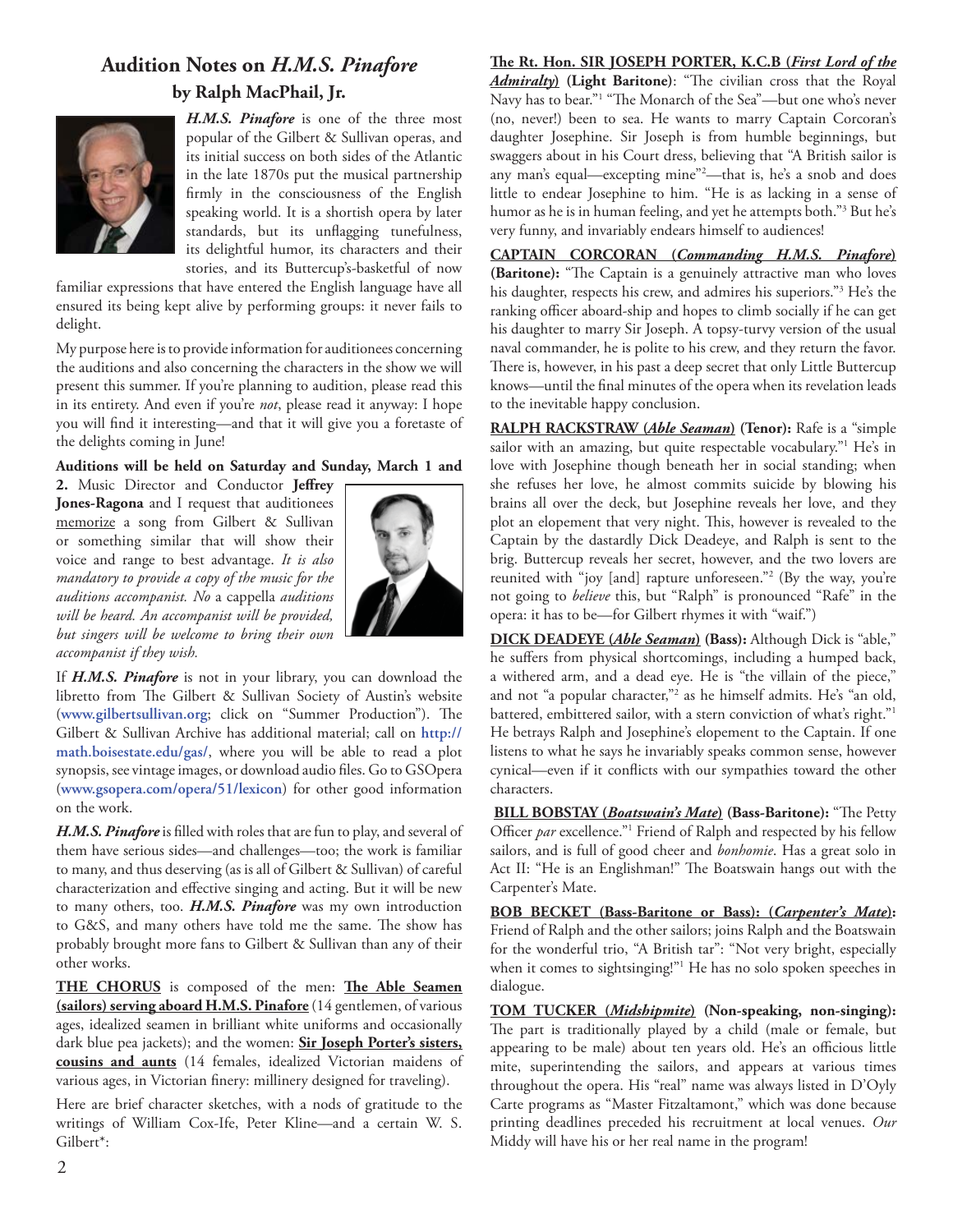**MARINES (Non-speaking, non-singing):** Two military men dressed in scarlet and white uniforms, they add pageantry to Sir Joseph's entrance in Act I, take Rafe to his dungeon cell in Act II, and appear again in the Act II Finale. We seek two volunteers to play these parts, which will involve minimal rehearsal time, though full commitment the week before production and through the nine performances.

**JOSEPHINE (***the Captain's Daughter***) (Soprano):** A beautiful and dutiful daughter who tries valiantly to ignore—even reject— Ralph despite her love for him until his near attempt at suicide leads her to defy her doting (and socially ambitious) father. She's a clever woman, who turns Sir Joseph's assertion that "love levels all ranks"2 against him, noting that "He little realizes how eloquently he has pleaded his rival's cause!"2

**HEBE (***Sir Joseph's First Cousin***) (Mezzo):** Hebe appears at Sir Joseph's right hand and is ready to echo his sentiments, and perhaps even dominate him! Her loyalty pays off at the end when the First Lord realizes that he cannot marry a person of lowly rank and she steps forth and offers to marry him and "soothe and comfort [his] declining days."2 He buys it—and the social order is maintained. (What marrying his first cousin does to the gene pool is something beyond the scope of comic opera—and perhaps propriety!)Hebe has only two short speeches in dialogue (before the Act II finale).

#### **MRS. CRIPPS (LITTLE BUTTERCUP) (***a Portsmouth Bumboat*

*Woman*) (Contralto): That is, she rows a small boat between the ships in the harbor, selling snacks, trinkets, and personal items to the sailors. A "plump and pleasing person,"2 Little Buttercup has a long history with Ralph and Captain Corcoran, having nursed them "in childhood's happy hour."2 In fact, she has a hopeless passion for the Captain. When she learns of Ralph's presence aboard the *Pinafore*, she sings "Remorse! Remorse!"<sup>2</sup> At the end we find out why. She also sings one of the most well-known songs in all Gilbert & Sullivanright after the opening chorus.

I've said perhaps too often that there's only one G&S activity more fun than seeing one of their operas—and that's actually *working* on one. If you need a little push to encourage you to audition, please consider this it. Jeffrey and I do all we can to make the auditions fun and relaxed.

If you have questions, please contact me: **RafeMacPhail@Yahoo. com**.

Elsewhere in this newsletter are details on how you can sign up for an audition slot, so please do it today, and then please encourage a friend or two to audition so that even *more* can share the delight of Gilbert & Sullivan. Our audiences have been growing, and I suspect we'll have even larger crowds in June than we had for *Princess Ida* last summer!

#### **\*Bibliography**

- 1 William Cox-Ife, *How to Sing Both Gilbert and Sullivan.* London: Chappell & Co., Ltd., 1961.
- <sup>2</sup>W. S. Gilbert, *The Savoy Operas: I.* London: Oxford University Press, 1962.
- <sup>3</sup>Peter Kline, *Gilbert & Sullivan Production*. The Theatre Student Series. New York: Richards Rosen Press, Inc., 1972.

#### *H.M.S. Pinafore* **Auditions**

The Gilbert and Sullivan Society of Austin will hold auditions for *H.M.S. Pinafore* on Saturday, March 1, from 10 am to 6 pm, and on Sunday, March 2, from 2 to 6 pm, at Genesis Presbyterian Church at 1507 Wilshire Boulevard. **Ralph**  MacPhail, Jr. and Jeffrey Jones-Ragona will be returning as artistic and musical directors, respectively, and **Bill Hatcher** returns as production manager. Please see Stage Director MacPhail's audition notes on pp. 2 and 3 of this newsletter for a description of the opera and its characters.

Auditions are approximately ten minutes long and are by appointment only. Call Pat Turpin at (512) 963-9021 (7 am to 8 pm) or email **audition@gilbertsullivan.org** to reserve a time slot. All roles are open for casting including principals, chorus, and supernumeraries. A small honorarium will be paid to each performer.

Those auditioning should memorize a song from Gilbert & Sullivan or something similar that will show their voice and range to best advantage. It is mandatory to provide a copy of the music for the accompanist. Please note that no unaccompanied (*a cappella*) or self-accompanied auditions will be heard. Although an accompanist will be provided, singers are welcome to bring their own if they wish. The libretto and score of *H.M.S. Pinafore* are available from the Society's website at **www.gilbertsullivan.org/SummerProduction.htm**. A completed audition form (available from that website) is required, and a résumé and headshot are requested if available.

#### **Wand'ring Minstrels**

The Gilbert & Sullivan Society of Austin's Wand'ring Minstrels are ready to entertain for your next event, presenting lively, lovely, and amusing musical numbers in your home, party, school, or activity. See our website (**www.gilbertsullivan.org**) for further details.

The Wand'ring Minstrels performed eleven concerts in 2013, and are preparing for an even busier 2014. They hope you can all see and book one of their shows!

#### **NEWS of our MEMBERS**

Artistic Director **Ralph MacPhail, Jr.** will give a lecture in Bryan, Texas, on Thursday, February 20: "*Thespis*: 'Must Have a Beginning, You Know."" The event is an opening-night gala for St. Michael's Episcopal School's production of the first Gilbert & Sullivan Opera. (Information and reservations: **www.stmes.net/ operetta**; 979-822-2715; **mary.brown@stmes.net**.) On March 6, on the way home from Austin, *H.M.S. Pinafore* will be Rafe's subject for another lecture at the University of Chicago in advance of the Gilbert and Sullivan Opera Company's production. "The Secrets of *H.M.S. Pinafore*" will be free and open to the public. (Information: **www.gilbertandsullivanoperacompany.org/secrets.html**.)

#### **Send Us Your News!**

The next newsletter should arrive in late April; the deadline for submissions is April 7. Please send your news to news@gilbertsullivan.org. Thanks!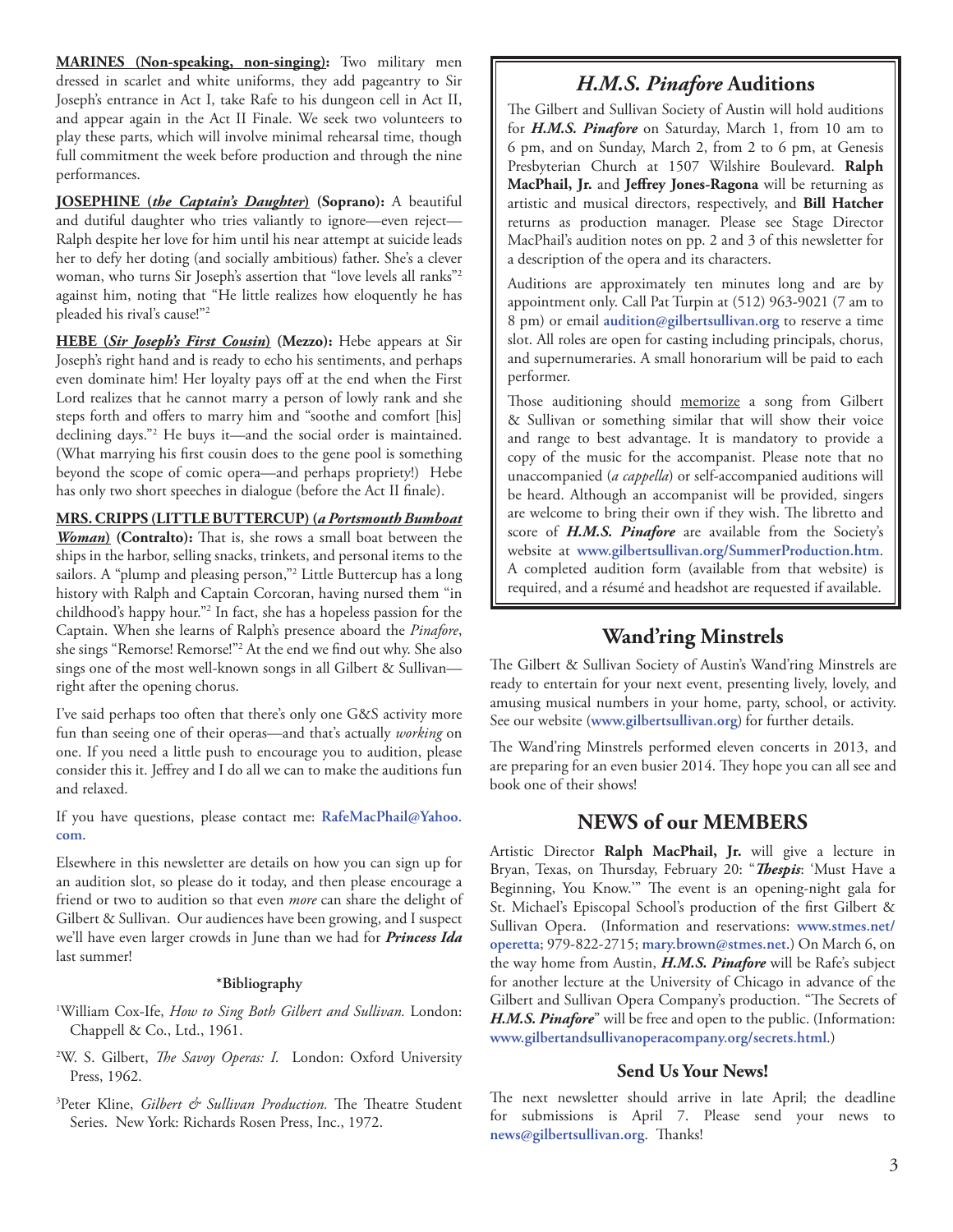#### **Annual Business Meeting and Sing-Along by Reba Gillman**



On Sunday, January 5, at 3 pm, about 40 people (mostly members) gathered in Westminster's Harris Bell Hall for the G&S Society of Austin's annual Business Meeting. As President **Libby Weed** politely mentioned in her introductions, this is usually the least attended meeting of our year, but the level of people attending is high class. She was happy to see the

increasing number of members assembled to assist in running our Society by listening to reports and voting to elect the members of our Board of Directors. As a result of our increasingly professional yearly shows and rising reputation in the community, more members make a point to show up, listen, and vote, and that's important.

Libby then introduced **Leonard Johnson**, retired UT Associate Professor of Voice, who would lead the sing-along choruses, and **Jeanne Sasaki**, pianist, who never fails to bring the music to life with orchestral hints. Jeanne introduced **Evie Ladyman**, the page turner (obviously very important when the music is complicated), and Libby introduced **Claire Grasso**, who would sing the part of Mabel in "Poor wand'ring one." Last year she also sang Mabel for us, but her name was Claire Ludwig then.

The meeting got under way with a few short reports. Libby said we were very happy with the way our June production of *Princess Ida* worked out. Not only was the production excellent, it was also very well attended. This seldom-performed, three-act opera which requires many costumes, brought in many happy viewers and made us realize the importance of giving our community a chance to see all the G&S operas, at least once in a while. That is part of the Society's mission. Our Society reached a new, more professional performance level, and received two nominations for B. Iden Payne Awards: Jeffrey Jones-Ragona for outstanding Director of a musical production, and **Michelle Haché** for outstanding Lead Actress in a musical production. Michelle was selected for the Award. Production Manager **Bill Hatcher** reported that preparations for this year's June production of *H.M.S. Pinafore* were proceeding efficiently, and noted that he was also working on the fully-staged one-act chamber opera *Trial by Jury*, which will be performed only once, at 3 pm on Sunday, February 23, at the First Presbyterian Church at 8001 Mesa Drive. This delightful, very funny short opera is not long enough to qualify as a full-blown yearly show, but is something we want to produce for our faithful audience. The successful production of Princess Ida gives us the courage to find new ways and new G&S operas to mount for Central Texas Savoyards.

**Dave Wieckowski**, Treasurer and CFO, reported on our successful financial situation for the year. We do not make public many details, but any member of our Society may ask for a report. E-mail the office at info@gilbertsullivan.org or leave a message at 512-472-4772. **Michael Meigs**, Secretary and Bursar, said he was a Jack of All Trades who did anything no one else would do. He reported that membership remained variable at 285 to 295.

Libby then announced that it was time to elect our board. All 12 nominees were present except **Diane Radin**, who is visiting her grandchildren in Israel. One board member from last year, **Chris**  **Buggé**, has retired from the board but will happily continue to provide the volunteer services we find so useful. Libby introduced the nominating committee, **Reba Gillman**, Chair, and **Allan Longacre** and Diane Radin. Libby asked that nominees stand when their names were called and remain standing. She said a few words of introduction for each. You may read this material in the President's Message on page six of this newsletter. Libby asked if there were any additional nominations from the floor. When there were none, **Sue Ricket Caldwell** moved that we elect this slate by acclamation. **Spencer Reichman** seconded the motion, and all applauded the job well done.

Maestro Leonard Johnson came forward with a music stand and baton; Jeanne took her place at the piano, and our Sing-Along began. First, Leonard introduced the important and difficult chorus "Dance a cachucha" from *The Gondoliers*. He explained the meaning and pronunciation of several unusual words, and had us all sounding them out. I don't remember such attention to the words when we prepared our past productions of *The Gondoliers*. After singing through this challenging selection several times, Leonard suddenly gave it a whirl as he danced Libby off the stage and moved on to the easier, more familiar "Poor wand'ring one" with Claire singing the coloratura solo. This is a lot of fun for the chorus, and some members were disappointed that we did not sing it through one more time after we had mastered it. When **David Fontenot** came forward to sing the familiar lead-in to our traditional "Hail, Poetry" from *The Pirates of Penzance*, Leonard gave those words some of the same attention, which seemed like a good idea. As the music started for "Now to the banquet we press" from *The Sorcerer*, Leonard shouted out the words, which gave the audience their first much-needed rehearsal of that tricky music. It seems that we should do a little rehearsal of the music that we traditionally ask the audience to sing. They would sing it better and certainly enjoy it more. All this singing left us happily tuned up and energetic, as we proceeded to the conversation and delectables awaiting us at the back of the room. Happy Business Meeting everybody, and Thanks to Westminster and their Harris Bell Hall!



*pianist Jeanne Sasaki is assisted by page turner Evie Ladyman*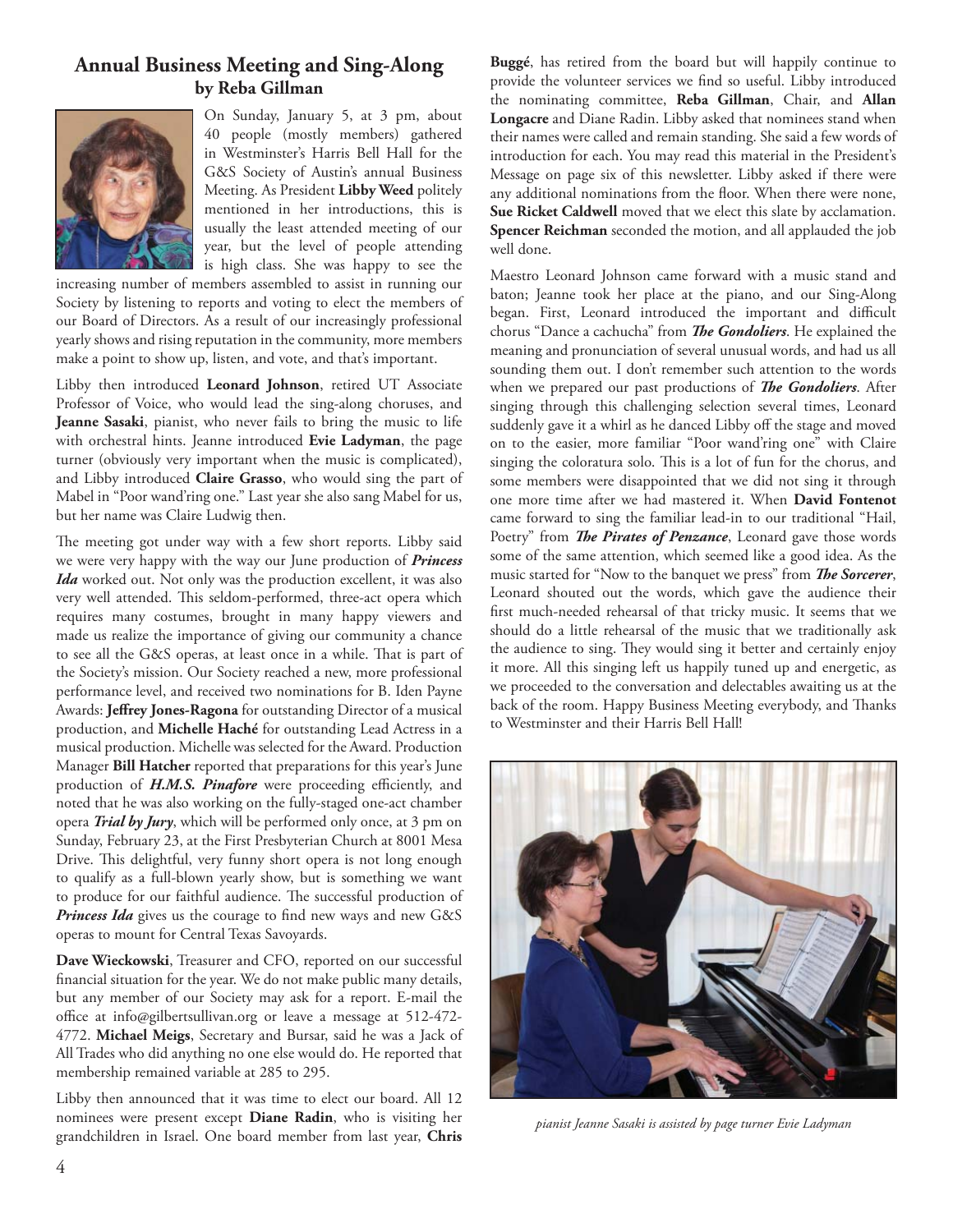#### The G&S Society's Annual Business Meeting and Sing-Along

*photos throughout this issue courtesy Steve Schwartzman see more at* **gilbertsullivanaustin.smugmug.com**



*President Libby Weed gets reports from (above, l-r) Bill Hatcher, Dave Wieckowski, Robert L. Schneider, (below, l-c) David Little, and Michael Meigs, then turns the entertainment portion of the program over to Leonard Johnson (below r)*















*Leonard Johnson instructs and conducts the chorus-audience, while soloists Claire Grasso and David Fontenot perform. Leonard and Libby dance a cachucha!*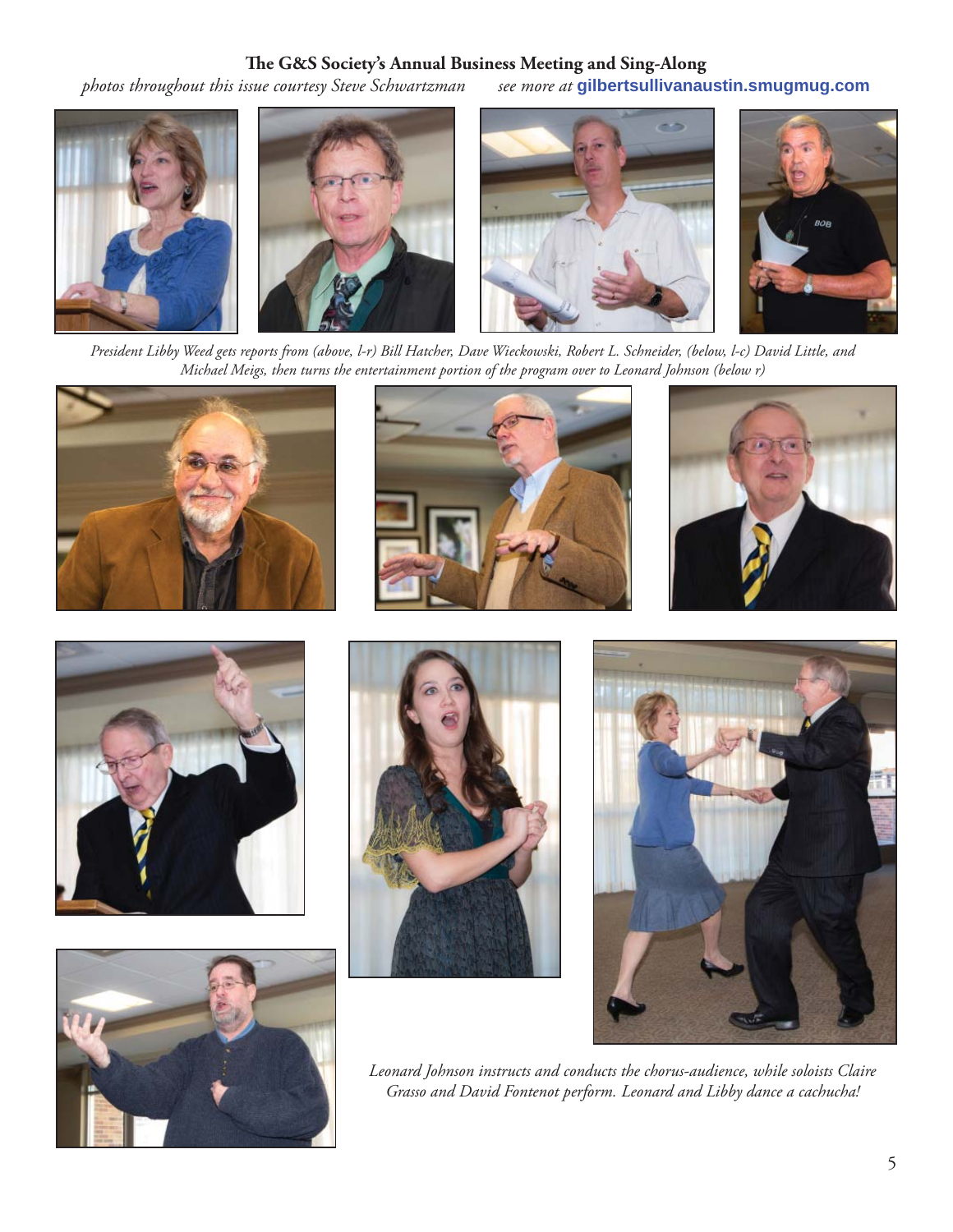#### **PRESIDENT'S MESSAGE**

by Libby Weed

Our January Annual Meeting was great fun. The business portion of the event was punctuated by interesting reports from **Dave Wieckowski, Bill Hatcher, Michael Meigs**, **Robert L. Schneider**, and **David Little.** It was clear that our Society is busy, growing, and vigorously achieving its mission to our community. **Reba Gillman** has recounted in this newsletter the robust singing of the crowd and the way **Leonard Johnson** led us with enthusiasm and **Jeanne Sasaki** accompanied with grace.



The Board of Directors for 2014 was elected at that event and will have, by the time you read this, met twice to conduct its business. I'd like to give you a snapshot of the remarkable people on our board. Every one is a lifelong learner and a Savoyard—a G&S enthusiast. But there are so many more interesting things about all of them! This will give you an idea:

| <b>BOARD MEMBER</b>      | You may have known                                                                                                                            | But did you know                                                                                                                                                                          |
|--------------------------|-----------------------------------------------------------------------------------------------------------------------------------------------|-------------------------------------------------------------------------------------------------------------------------------------------------------------------------------------------|
| Reba Gillman             | Reba and her late husband, UT math professor<br>Leonard, became active leaders (and actors/singers)<br>in G&S Austin in the 1970s.            | She learned French as a teenager in Paris and learned G&S<br>attending the D'Oyly Carte Opera Company performances<br>in NYC and London.                                                  |
| <b>Leonard Johnson</b>   | Leonard was a voice instructor at the University of<br>Texas for many years and leads us in a sing-along<br>annually at the January meeting.  | Last year he was honored on the 35 <sup>th</sup> anniversary of conducting<br>the winning Men's Glee Club in choral competition at<br>Llangollen International Music Eisteddfod in Wales. |
| <b>David Little</b>      | David has worked professionally at KVUE-TV and<br>the Texas General Land Office and is the father of<br>soprano Christiana Little.            | He is currently working on a project in San Antonio at The<br>Alamo, exploring the nooks and crannies of the birthplace of<br>Texas liberty.                                              |
| <b>Roberta Long</b>      | Roberta is an experienced and successful grant<br>writer and the wife of frequent G&S Austin<br>chorister Mark Long.                          | She is actively involved in adult education at Congregation<br>Agudas Achim teaching Hebrew, Torah, and liturgy.                                                                          |
| <b>Allan Longacre</b>    | Allan has been an active leader in theater and arts<br>management and in community cultural activities<br>in six states in addition to Texas. | He and his wife Barbara starred in an Omaha civic production<br>of Oklahoma!, playing the roles of Will Parker and Ado Annie.                                                             |
| <b>Michael Meigs</b>     | Retired from a diplomatic career with the U.S.<br>Department of State, Michael now publishes<br>theater reviews at AustinLiveTheatre.com.     | He has logged more than 300 scuba dives and qualified as a<br>scuba instructor in 2006; he reads in six languages.                                                                        |
| <b>Diane Radin</b>       | Diane is on the mathematics faculty of the<br>University of Texas at Austin and travels frequently<br>to Israel to visit grandchildren.       | She and her husband like to hike in places like Inks Lake State<br>Park and Big Bend National Park, as well as European locales.                                                          |
| Robert L. Schneider      | Bob performs in many venues with our "Wand'ring<br>Minstrels" and has sung opera in various locations<br>in the U.S. and Germany.             | He is the father of Bob Schneider, a fixture on the Austin live<br>music scene and front man for The Scabs, and has run three<br>marathons.                                               |
| <b>Charles Smaistrla</b> | Charles is a lawyer and economist with an<br>economics degree from Texas A&M and a law<br>degree from UT Austin.                              | He is involved in many civic organizations and is past<br>president of the University Area Rotary Club and Capitol<br>City A&M Club.                                                      |
| <b>David Treadwell</b>   | David, a Ph.D. chemist and chemical consultant,<br>is our newest board member and was in the cast of<br>last summer's Princess Ida.           | He is a member of the Robot Group, artistic tinkerers with<br>electronics and mechanics, and he roasts his own coffee.                                                                    |
| <b>Libby Weed</b>        | I have served in various roles on the G&S Austin<br>board for the past two decades and was a chorister<br>in two H.M.S. Pinafore productions. | I will retire from Brentwood Christian School in June after<br>30 years as principal; I formerly was an editor at a publishing<br>company.                                                |
| Dave Wieckowski          | Dave is our Treasurer and CFO and recently retired<br>as Global Financial Analysis Coordinator at Whole<br>Foods Corporation.                 | Dave and his wife Terry and their children enjoy music and<br>theater, and Dave is also on the board of a band parents'<br>organization.                                                  |

Each of these interesting people is active in advancing the work of our Society … and thus our group is thriving and our board meetings are actually enjoyable occasions.

See you February 23, I hope!

Libby Mart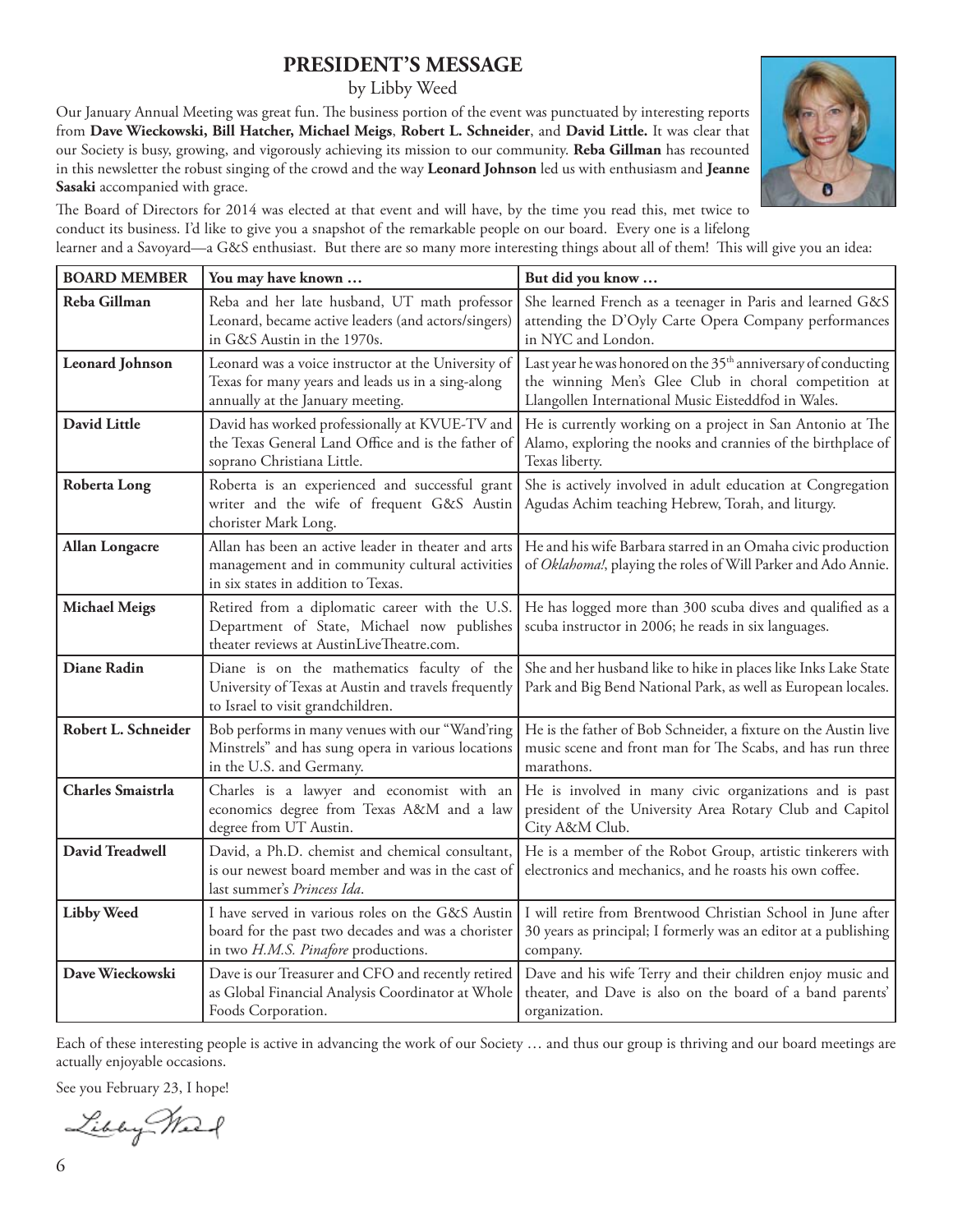#### MEMBERSHIP FORM

We encourage you to join our Society. If you are a member, please check your membership renewal on the top of the mailing label. If expired or near expiration, your membership needs to be updated! To correct your address, renew your membership, or become a member, complete this form, and mail it to us with your check, payable to "GSSA," or call to join (512) 472-4772 (GSSA).

Please check a membership category:

| $\Box$ Individual (\$20-\$29) |  |
|-------------------------------|--|
|-------------------------------|--|

**Family/Group** (\$30-\$49)

 $\Box$ **Patron** (\$50-\$99)

**Grand Duke or Duchess** (\$100-\$249)  $\Box$ 

**Major General** (\$250-\$499)  $\Box$ 

**Pooh-Bah** (\$500-\$999) П

**Pirate King** (\$1000-\$2499)  $\Box$ 

**Savoyard** (\$2500 & up)  $\Box$ 

| Name                                                                                                                                 |  |
|--------------------------------------------------------------------------------------------------------------------------------------|--|
|                                                                                                                                      |  |
| <b>State</b><br><u> 1980 - Johann John Stein, markin film og fotballsk kommunent og fotballsk kommunent og fotballsk kommunen og</u> |  |
|                                                                                                                                      |  |
|                                                                                                                                      |  |
|                                                                                                                                      |  |
| Does your company match donations?                                                                                                   |  |
| I'd like to volunteer. I'm interested in:                                                                                            |  |
|                                                                                                                                      |  |

We are proud to list our members in our programs, but if you would prefer NOT to be listed in our programs, please check here:



The newly-elected GSSA Board of Directors for 2014: (front row, l-r) Libby Weed, Reba Gillman, Michael Meigs, Roberta Long (back row, l-r) Charles Smaistrla, Allan Longacre, Leonard Johnson, David Treadwell, David Little, Dave Wieckowski, Robert L. Schneider (not pictured: Diane Radin)